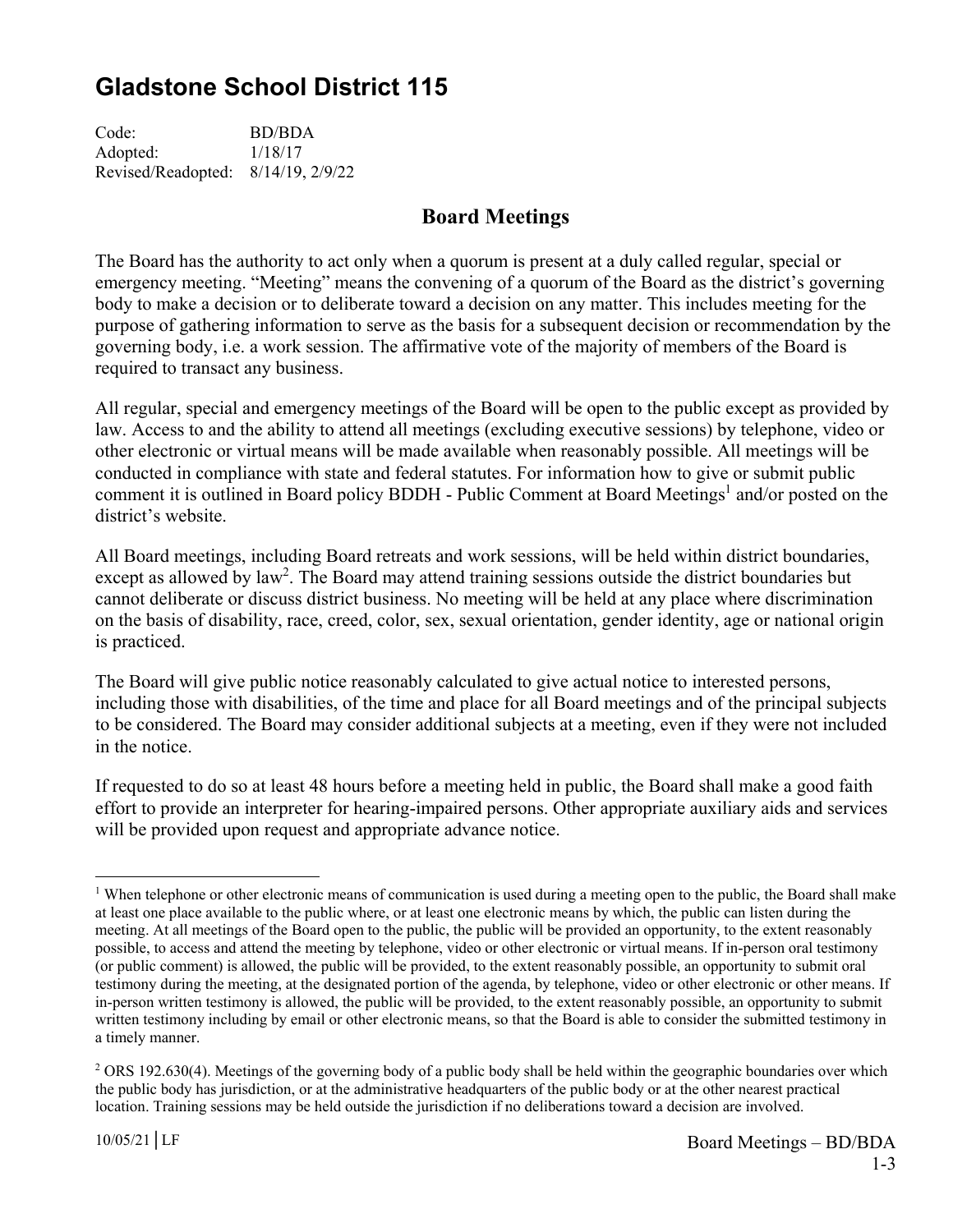If requested to do so at least 72 hours before a meeting held in public, the Board will make a reasonable effort to provide translation services. $\{3\}$ 

All meetings held in public shall comply with the Oregon Indoor Clean Air Act.

1. Regular, Special and Emergency Meetings

Generally, a regular Board meeting will be held each month. The regular meeting schedule will be established at the annual organizational meeting and may be changed by the Board with proper notice. The purpose of each regular monthly meeting will be to conduct the regular Board business.

No later than the next regular meeting following July 1, the Board will hold the annual organizational meeting to elect Board officers for the coming year and to establish the year's schedule of Board meetings. In Board election years (odd numbered years), the first meeting will be held no later than July 31.

Special meetings can be convened by the Board chair, upon request of three Board members, or by common consent of the Board at any time to discuss any topic. A special meeting may also be scheduled if less than a quorum is present at a meeting or additional business still needs to be conducted at the ending time of a meeting. At least 24 hours' notice must be provided to all Board members, the news media, which have requested notice, and the general public for any special meeting.

Emergency meetings can be called by the Board in the case of an actual emergency upon appropriate notice under the circumstances. The minutes of the emergency meeting must describe the emergency. Only topics necessitated by the emergency may be discussed or acted upon at the emergency meeting.

2. Communications Outside of Board Meetings

Communications, to, by and among a quorum of Board members outside of a legally called Board meeting, in their capacity as Board members, shall not be used for the purpose of discussing district business. This includes electronic communication. Electronic communications among Board members shall be limited to messages not involving deliberation, debate, decision-making or gathering of information on which to deliberate.

Electronic communications may contain:

- a. Agenda item suggestions;
- b. Reminders regarding meeting times, dates and places;
- c. Board meeting agendas or information concerning agenda items;
- d. One-way information from Board members or the superintendent to each Board member (e.g., an article on student achievement or to share a report on district progress on goals);
- e. Individual responses to questions posed by community members, subject to other limitations in Board policy.

 $\overline{a}$ 

<sup>&</sup>lt;sup>3</sup> Districts are encouraged to evaluate translation needs and resources prior to adding this language. A district may decide that translating the agenda, minutes or other documents, or public comment is sufficient